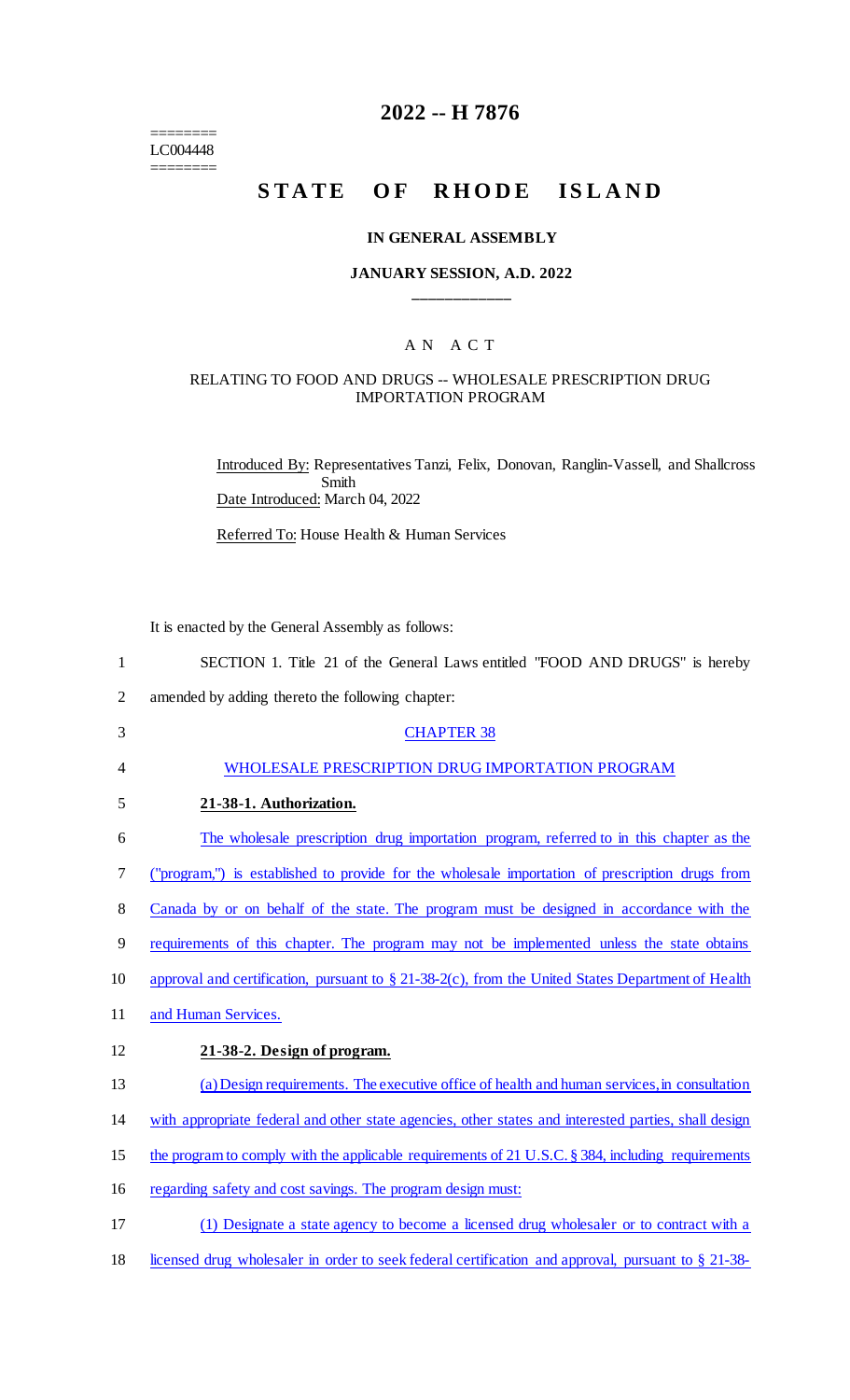2(c), to import safe prescription drugs and provide cost savings to consumers in the state; (2) Use prescription drug suppliers in Canada regulated under the laws of Canada or of one or more Canadian provinces, or both; (3) Ensure that only prescription drugs meeting the federal Food and Drug Administration's safety, effectiveness and other standards are imported by or on behalf of the state; (4) Import only those prescription drugs expected to generate substantial cost savings for consumers in the state; (5) Ensure that the program complies with the transaction and tracing requirements of 21 U.S.C. §§ 360eee and 360eee-1 to the extent feasible and practical prior to imported prescription drugs coming into the possession of the licensed drug wholesaler and that the program complies fully with those federal requirements after imported prescription drugs are in the possession of the licensed drug wholesaler; (6) Consider whether the program may be developed on a multistate basis through collaboration with other states; (7) Prohibit the distribution, dispensing or sale of imported prescription drugs outside of 16 the state; (8) Recommend a charge per prescription or another method of financing to ensure that the program is adequately funded in a manner that does not jeopardize significant cost savings to 19 consumers, including adequate funding for the initial start-up costs of the program; (9) Apply for and receive funds, grants or contracts from public and private sources; and 21 (10) Include an audit function. (b) Rules. The executive office of health and human services shall adopt and promulgate rules and regulations to design the program in accordance with the requirements of subsection (a) of this section no later than January 1, 2023. 25 (c) Request for federal approval and certification. The executive office of health and human services shall submit a request for approval and certification of the program to the United States Department of Health and Human Services no later than May 1, 2023. **21-38-3. Implementation.**  (a) Implementation of operation. Upon receipt of federal approval and certification under § 21-38-2(c), the state agency designated to oversee the program pursuant to this chapter shall implement the program as required in subsection (b) of this section. The program must begin operating no later than six (6) months following receipt of federal approval and certification. (b) Requirements. Prior to operating the program, the state agency designated to oversee 34 the program pursuant to this chapter shall: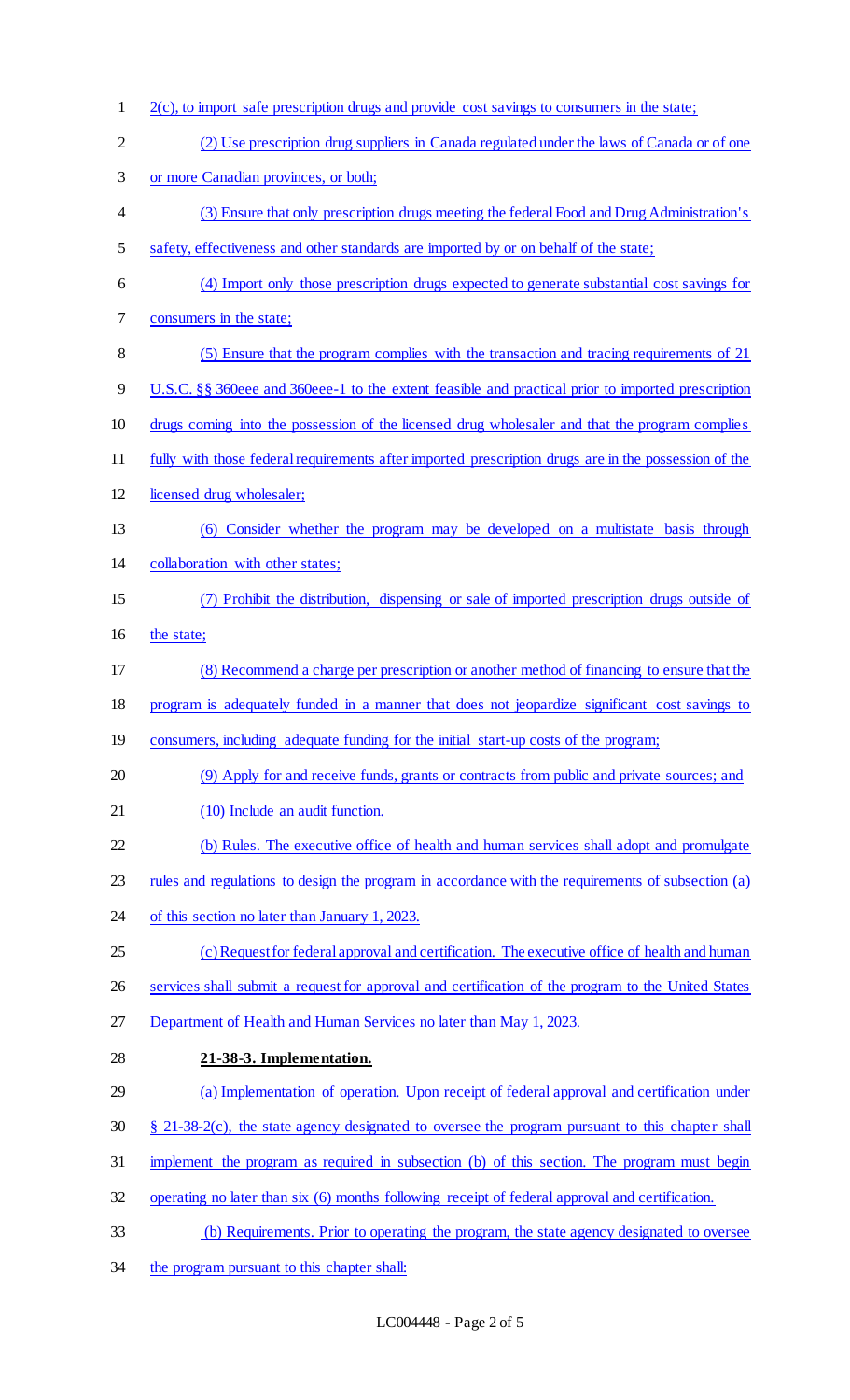| $\mathbf{1}$   | (1) Become a licensed drug wholesaler or enter into a contract with a licensed drug                 |
|----------------|-----------------------------------------------------------------------------------------------------|
| $\overline{c}$ | wholesaler in the state;                                                                            |
| 3              | (2) Contract with one or more distributors licensed in the state;                                   |
| 4              | (3) Contract with one or more licensed and regulated prescription drug suppliers in Canada;         |
| 5              | (4) Consult with health insurance carriers, employers, pharmacies, pharmacists, health care         |
| 6              | providers and consumers;                                                                            |
| 7              | (5) Develop a registration process for health insurance carriers, pharmacies and health care        |
| 8              | providers authorized to prescribe and administer prescription drugs that are willing to participate |
| 9              | in the program;                                                                                     |
| 10             | (6) Create a publicly accessible website for listing the prices of prescription drugs to be         |
| 11             | imported under the program;                                                                         |
| 12             | (7) Create an outreach and marketing plan to generate public awareness of the program;              |
| 13             | (8) Provide a telephone hotline to answer questions and address needs of consumers,                 |
| 14             | employers, health insurance carriers, pharmacies, health care providers and others affected by the  |
| 15             | program;                                                                                            |
| 16             | (9) Develop a two (2) year audit work plan; and                                                     |
| 17             | (10) Conduct any other activity determined necessary to successfully implement and                  |
| 18             | operate the program.                                                                                |
| 19             | 21-38-4. Annual reporting.                                                                          |
| 20             | Beginning January 2024, and annually thereafter, the executive office of health and human           |
| 21             | services, or other state agency designated to oversee the program pursuant to this chapter, shall   |
| 22             | report to the speaker of the house and president of the senate regarding the implementation and     |
| 23             | operation of the program during the previous calendar year, including:                              |
| 24             | (1) The prescription drugs included in the program;                                                 |
| 25             | (2) The number of participating pharmacies, health care providers and health insurance              |
| 26             | carriers;                                                                                           |
| 27             | (3) The number of prescription drugs dispensed through the program;                                 |
| 28             | (4) The estimated cost savings to consumers, health insurance carriers, employers and the           |
| 29             | state during the previous calendar year and to date;                                                |
| 30             | (5) Information regarding implementation of the audit work plan and audit findings; and             |
| 31             | (6) Any other information the executive office of health and human services, or other state         |
| 32             | agency designated to oversee the program pursuant to this chapter, considers relevant.              |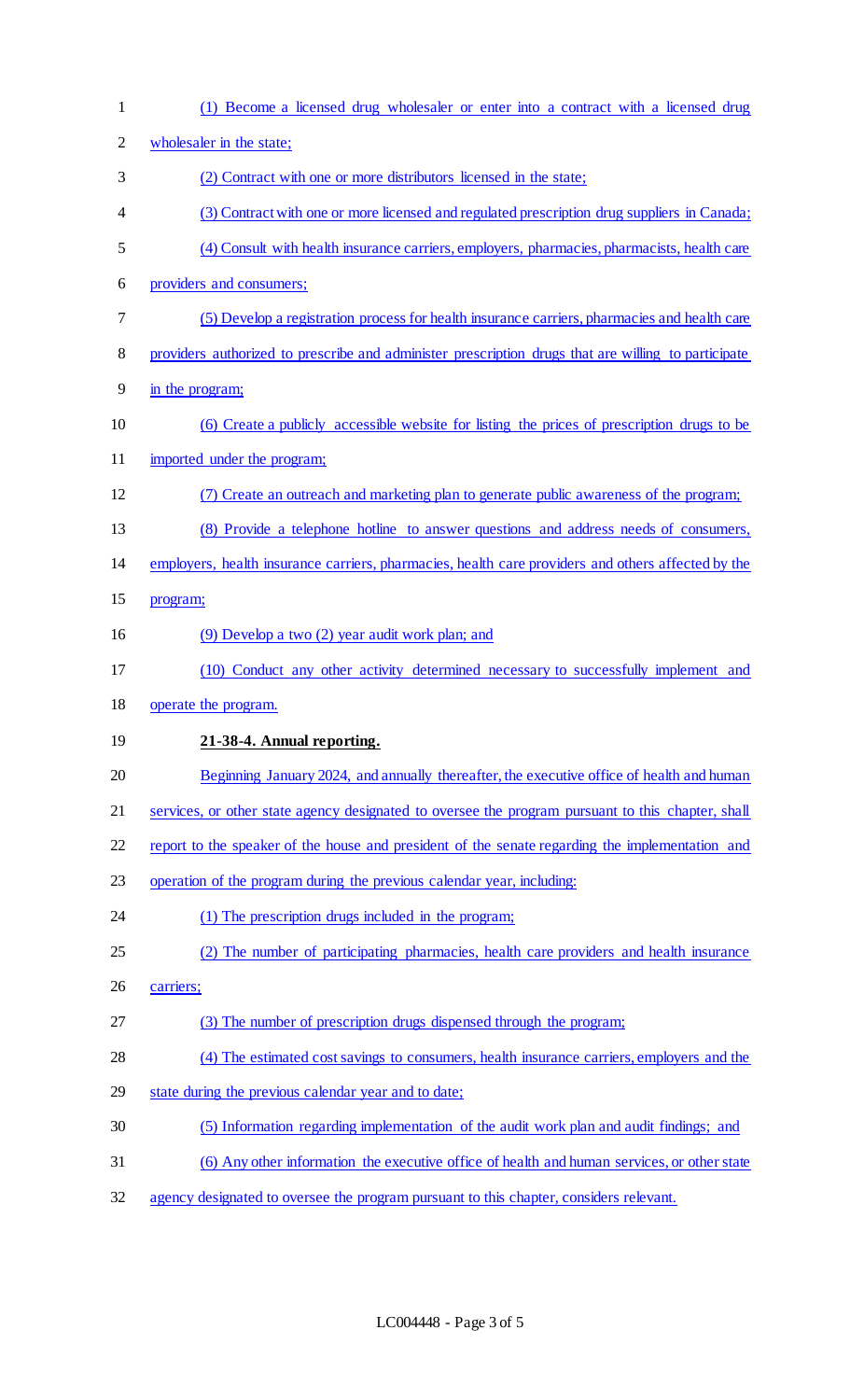======== LC004448 ========